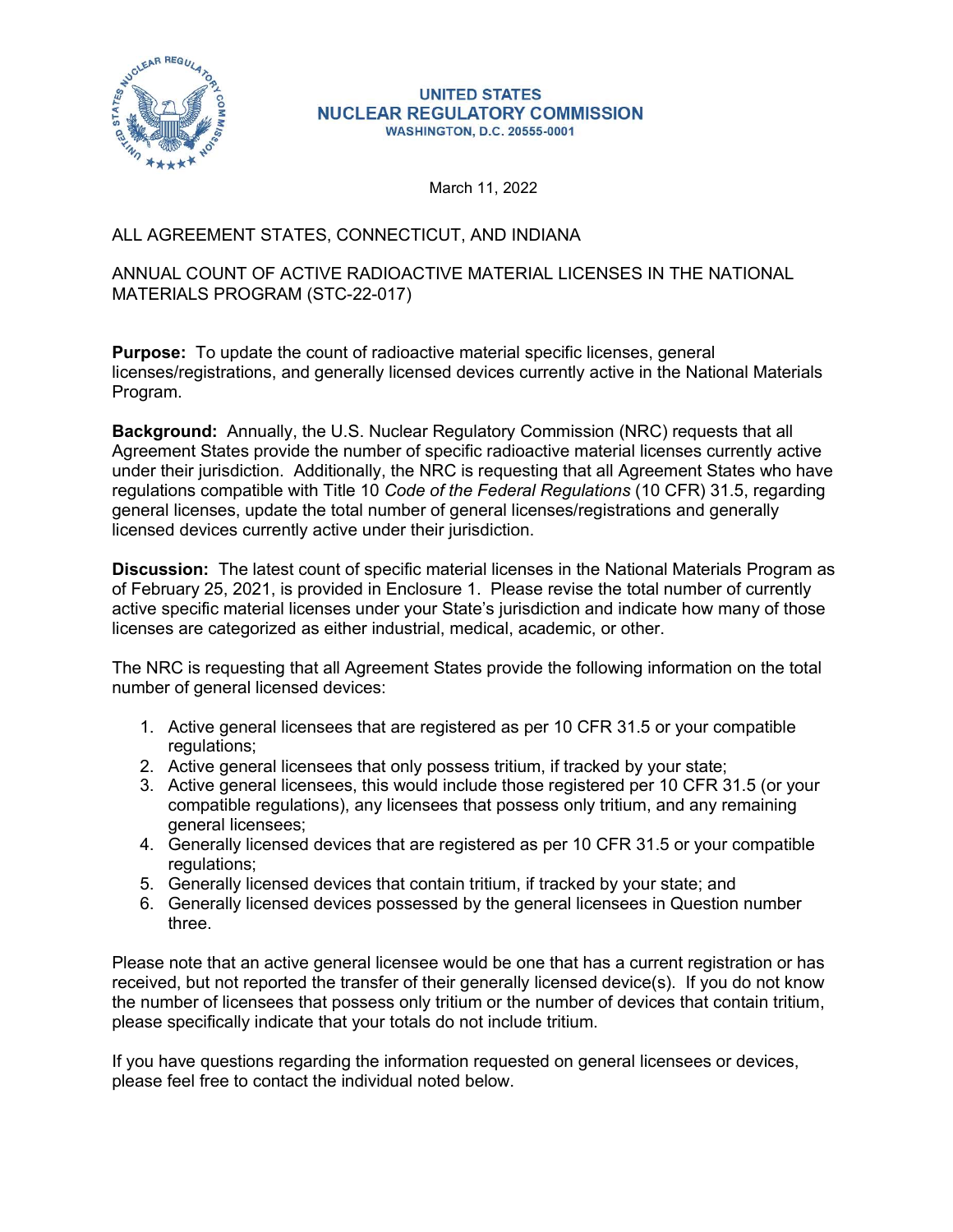STC-22-017<br>We would appreciate your email response providing the updated count of specific licenses and<br>general licenses to the point of contact below within 30 days of the date of this letter.<sup>1</sup> If you<br>have any questions We would appreciate your email response providing the updated count of specific licenses and general licenses to the point of contact below within 30 days of the date of this letter. $^\text{1}$  If you have any questions regarding this communication, please contact the individual named below: STC-22-017<br>
We would appreciate your email response providing the updated count of specific licenses and<br>
general licenses to the point of contact below within 30 days of the date of this letter.<sup>1</sup> If you<br>
have any questi STC-22-017<br>
We would appreciate your email response providing the updated count of specific licenses<br>
general licenses to the point of contact below within 30 days of the date of this letter.<sup>1</sup> If y<br>
have any questions re STC-22-017<br>
We would appreciate your email response providing the updated count of specific licenses<br>
the persion of the point of contact below within 30 days of the date of this letter.<sup>1</sup> If y<br>
have any questions regard

### For clarification on general license questions, please contact:

| POINT OF CONTACT: Duncan White |                  |
|--------------------------------|------------------|
| TELEPHONE:                     | $(301)$ 415-2598 |

E-MAIL: Duncan.White@nrc.gov

**Signed by Anderson, Brian** on 03/11/22

Brian C. Anderson, Chief State Agreement and Liaison Programs Branch Division of Materials Safety, Security, State, and Tribal Programs Office of Nuclear Material Safety and Safeguards

Enclosure: Active Agreement State and NRC Specific Licenses

Enclosure: Active Agreement State and<br>
NRC Specific Licenses<br>
Til This information request has been approved by OMB 3150-0029 expiration 1/31/2025. The estimated burden per<br>
response to comply with this voluntary collectio response to comply with this voluntary collection is approximately 16 hours. Comments regarding this collection may be submitted to the FOIA, Library, and Information Collections Branch, U.S. Nuclear Regulatory Commission, Washington, DC 20555-0001, or by e-mail to infocollects.resource@nrc.gov, and to the Desk Officer, Office of Information and Regulatory Affairs, NEOB-10202 (3150-0029), Office of Management and Budget, Washington, DC 20503 , or by e-mail to <u>oira\_submission@omb.eop.gov.</u> If a means used to impose an information collection does not display a currently valid OMB control number, the NRC may not conduct or sponsor, and a person is not required to respond to, the information collection.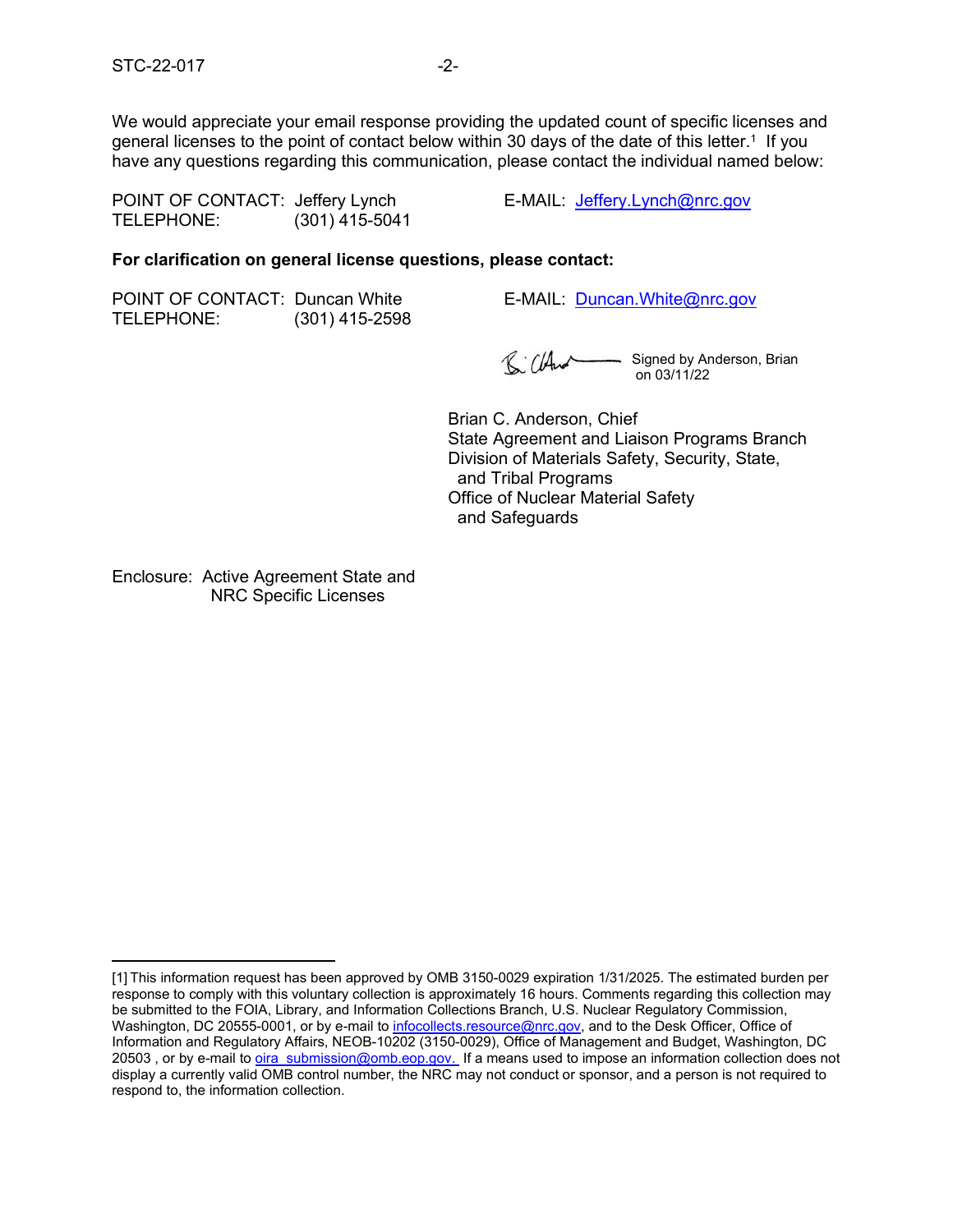# Agreement State and NRC Specific Radioactive Material Licenses by NRC Region

February 25, 2021

| <b>Region I</b>       |              |                |  |  |  |  |  |  |  |
|-----------------------|--------------|----------------|--|--|--|--|--|--|--|
|                       | <b>State</b> | <b>NRC</b>     |  |  |  |  |  |  |  |
| Alabama               | 337          | 11             |  |  |  |  |  |  |  |
| Connecticut           | 0            | 118            |  |  |  |  |  |  |  |
| Delaware              | 0            | 40             |  |  |  |  |  |  |  |
| District of Columbia  | 0            | 33             |  |  |  |  |  |  |  |
| Florida               | 1538         | 16             |  |  |  |  |  |  |  |
| Georgia               | 389          | 14             |  |  |  |  |  |  |  |
| Kentucky              | 339          | 6              |  |  |  |  |  |  |  |
| <b>Maine</b>          | 91           | $\overline{2}$ |  |  |  |  |  |  |  |
| Maryland              | 528          | 64             |  |  |  |  |  |  |  |
| <b>Massachusetts</b>  | 401          | 17             |  |  |  |  |  |  |  |
| <b>New Hampshire</b>  | 71           | 2              |  |  |  |  |  |  |  |
| New Jersey            | 523          | 21             |  |  |  |  |  |  |  |
| <b>New York</b>       | 1250         | 14             |  |  |  |  |  |  |  |
| <b>North Carolina</b> | 532          | 18             |  |  |  |  |  |  |  |
| Pennsylvania          | 539          | 42             |  |  |  |  |  |  |  |
| <b>Puerto Rico</b>    | 0            | 102            |  |  |  |  |  |  |  |
| Rhode Island          | 42           | 1              |  |  |  |  |  |  |  |
| South Carolina        | 317          | 3              |  |  |  |  |  |  |  |
| Tennessee             | 502          | 21             |  |  |  |  |  |  |  |
| Vermont               | 33           | 1              |  |  |  |  |  |  |  |
| Virgin Islands        | 0            | 9              |  |  |  |  |  |  |  |
| Virginia              | 374          | 50             |  |  |  |  |  |  |  |
| West Virginia         | 0            | 133            |  |  |  |  |  |  |  |
|                       |              |                |  |  |  |  |  |  |  |
| Total                 | 7,806        | 738            |  |  |  |  |  |  |  |

| 50<br>374<br>330<br>12<br>Washington<br>133<br>73<br>14<br>0<br>West Virginia<br>Wyoming<br>$\overline{2}$<br>0<br>American Samoa<br>$\mathbf{0}$<br>Northern Mariana<br>7,806<br>738<br>6,568<br>568<br><b>Total</b><br><b>Region III</b><br><b>NRC</b><br><b>State</b><br><b>Total materials licenses in</b><br>19<br>562<br>16,040<br><b>Agreement State jurisdiction</b><br>199<br>0<br><b>Total materials licenses in NRC</b><br>137<br>2,187<br>jurisdiction<br>379<br>0<br>Michigan<br>Total materials licenses in the<br>149<br>14<br>Minnesota<br>18,227<br><b>United States</b><br>223<br>0<br>40<br>534 |
|--------------------------------------------------------------------------------------------------------------------------------------------------------------------------------------------------------------------------------------------------------------------------------------------------------------------------------------------------------------------------------------------------------------------------------------------------------------------------------------------------------------------------------------------------------------------------------------------------------------------|
|                                                                                                                                                                                                                                                                                                                                                                                                                                                                                                                                                                                                                    |
|                                                                                                                                                                                                                                                                                                                                                                                                                                                                                                                                                                                                                    |
|                                                                                                                                                                                                                                                                                                                                                                                                                                                                                                                                                                                                                    |
|                                                                                                                                                                                                                                                                                                                                                                                                                                                                                                                                                                                                                    |
|                                                                                                                                                                                                                                                                                                                                                                                                                                                                                                                                                                                                                    |
|                                                                                                                                                                                                                                                                                                                                                                                                                                                                                                                                                                                                                    |
|                                                                                                                                                                                                                                                                                                                                                                                                                                                                                                                                                                                                                    |
|                                                                                                                                                                                                                                                                                                                                                                                                                                                                                                                                                                                                                    |
|                                                                                                                                                                                                                                                                                                                                                                                                                                                                                                                                                                                                                    |
|                                                                                                                                                                                                                                                                                                                                                                                                                                                                                                                                                                                                                    |
|                                                                                                                                                                                                                                                                                                                                                                                                                                                                                                                                                                                                                    |
|                                                                                                                                                                                                                                                                                                                                                                                                                                                                                                                                                                                                                    |
|                                                                                                                                                                                                                                                                                                                                                                                                                                                                                                                                                                                                                    |
|                                                                                                                                                                                                                                                                                                                                                                                                                                                                                                                                                                                                                    |
|                                                                                                                                                                                                                                                                                                                                                                                                                                                                                                                                                                                                                    |
| 6<br>284<br>Wisconsin                                                                                                                                                                                                                                                                                                                                                                                                                                                                                                                                                                                              |
| <b>Agreement State</b>                                                                                                                                                                                                                                                                                                                                                                                                                                                                                                                                                                                             |
| 1,666<br>881                                                                                                                                                                                                                                                                                                                                                                                                                                                                                                                                                                                                       |
|                                                                                                                                                                                                                                                                                                                                                                                                                                                                                                                                                                                                                    |

| <b>Region I</b>      |              |                      |
|----------------------|--------------|----------------------|
|                      | <b>State</b> | <b>NRC</b>           |
| Alabama              | 337          | 11                   |
| Connecticut          | 0            | 118                  |
| Delaware             | 0            | 40                   |
| District of Columbia | 0            | 33                   |
| Florida              | 1538         | 16                   |
| Georgia              | 389          | 14                   |
| Kentucky             | 339          | 6                    |
| Maine                | 91           | $\overline{2}$       |
| Maryland             | 528          | 64                   |
| <b>Massachusetts</b> | 401          | 17                   |
| <b>New Hampshire</b> | 71           | $\overline{2}$       |
| New Jersey           | 523          | 21                   |
| <b>New York</b>      | 1250         | 14                   |
| North Carolina       | 532          | 18                   |
| Pennsylvania         | 539          | 42                   |
| Puerto Rico          | $\mathbf 0$  | 102                  |
| Rhode Island         | 42           | -1                   |
| South Carolina       | 317          | 3                    |
| <b>Tennessee</b>     | 502          | 21                   |
| Vermont              | 33           | 1                    |
| Virgin Islands       | 0            | 9                    |
| Virginia             | 374          | 50                   |
| West Virginia        | $\mathbf{0}$ | 133                  |
|                      |              |                      |
|                      |              |                      |
| <b>Total</b>         | 7,806        | 738                  |
|                      |              |                      |
| <b>Region III</b>    |              |                      |
|                      | <b>State</b> | <b>NRC</b>           |
| <b>Illinois</b>      | 562          | 19<br>$\overline{1}$ |

| Total materials licenses in<br><b>Agreement State jurisdiction</b> | 16,040 |
|--------------------------------------------------------------------|--------|
| Total materials licenses in NRC<br>jurisdiction                    | 2.187  |
| Total materials licenses in the<br><b>United States</b>            | 18,227 |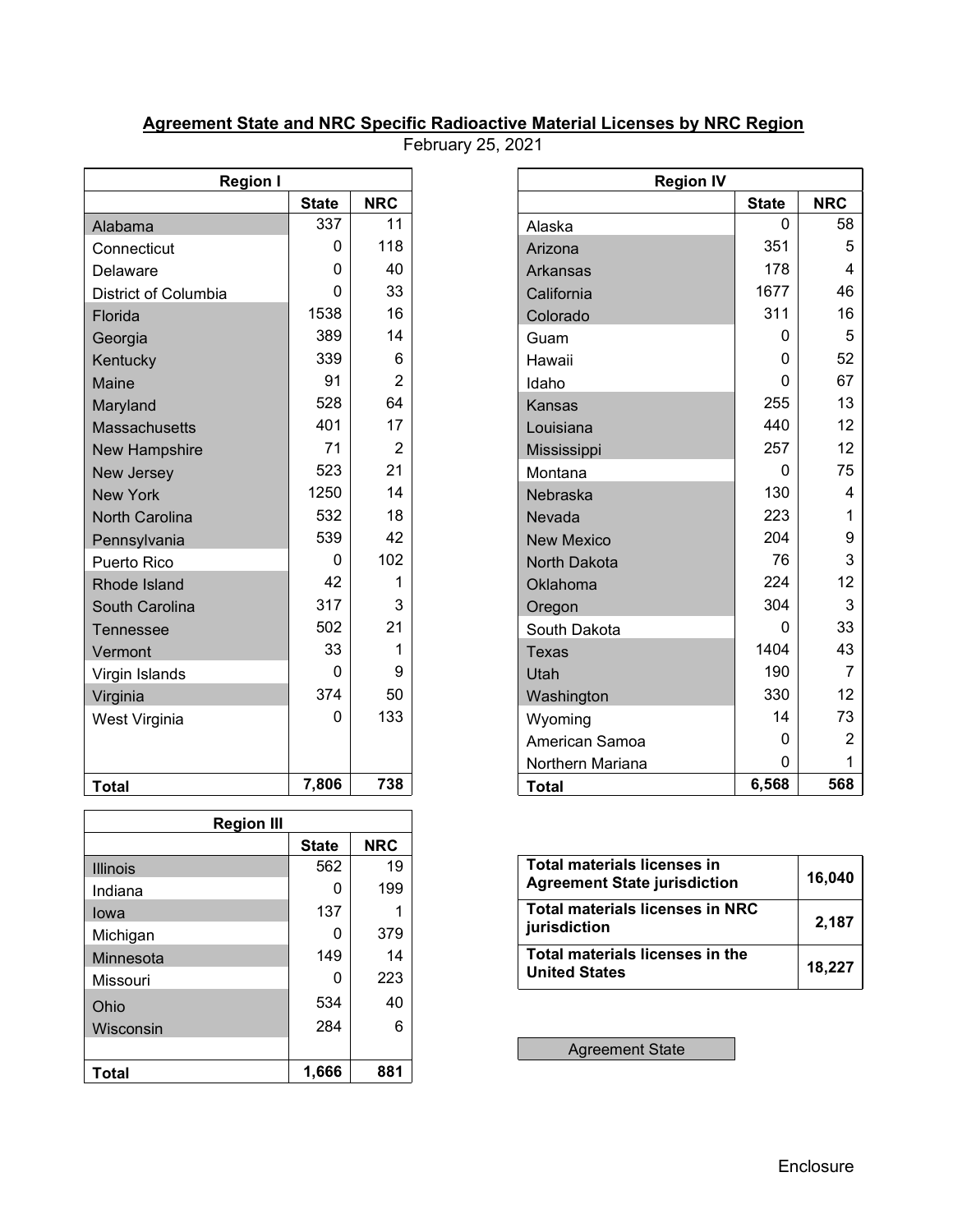### Agreement State and NRC Specific Radioactive Material Licenses by NRC Region

|                              |                                    |                       |                         |                                  |                       | <b>Agreement State and NRC Specific Radioactive Material Licenses by NRC Region</b><br>Count of Industrial, Medical, and Academic Licenses |                                 |                    |                               |                    |                                 |  |
|------------------------------|------------------------------------|-----------------------|-------------------------|----------------------------------|-----------------------|--------------------------------------------------------------------------------------------------------------------------------------------|---------------------------------|--------------------|-------------------------------|--------------------|---------------------------------|--|
|                              |                                    |                       |                         |                                  | February 25, 2021     |                                                                                                                                            |                                 |                    |                               |                    |                                 |  |
|                              |                                    |                       |                         |                                  |                       |                                                                                                                                            |                                 |                    |                               |                    |                                 |  |
|                              |                                    |                       |                         |                                  |                       |                                                                                                                                            |                                 |                    |                               |                    |                                 |  |
|                              |                                    | <b>Region I</b>       |                         |                                  |                       |                                                                                                                                            |                                 |                    |                               |                    |                                 |  |
|                              | Industrial                         | Medical               | Academic                | Other                            | Total                 | The data in this enclosure represents an estimate as of<br>February 25, 2021. The number of specific radioactive material                  |                                 |                    |                               |                    |                                 |  |
| Alabama                      | 143                                | 144                   | 6                       | 44                               | 337                   | licenses in any State may change on a daily basis.                                                                                         |                                 |                    |                               |                    |                                 |  |
| <b>NRC</b><br>Connecticut    | 4<br>0                             | 0<br>0                | 3<br>0                  | 4<br>$\mathbf 0$                 | 11<br>$\Omega$        | Federal agencies with licenses in Agreement States are counted                                                                             |                                 |                    |                               |                    |                                 |  |
| <b>NRC</b><br>Delaware       | 47<br>0                            | 53<br>0               | 15<br>0                 | 3<br>0                           | 118<br>0              | as NRC licenses.                                                                                                                           |                                 |                    |                               |                    |                                 |  |
| <b>NRC</b>                   | 13                                 | 21                    | 6                       | $\mathbf 0$                      | 40                    |                                                                                                                                            |                                 |                    |                               |                    |                                 |  |
| District of<br>Columbia      | 0                                  | 0                     | 0                       | 0                                | 0                     |                                                                                                                                            |                                 |                    |                               |                    |                                 |  |
| <b>NRC</b><br>Florida        | $\overline{7}$<br>406              | 9<br>1041             | 10<br>16                | $\overline{7}$<br>75             | 33<br>1,538           |                                                                                                                                            |                                 |                    |                               |                    |                                 |  |
| <b>NRC</b>                   | 9                                  | 4                     | 2                       | $\mathbf{1}$                     | 16                    |                                                                                                                                            |                                 |                    |                               |                    |                                 |  |
| Georgia<br><b>NRC</b>        | 130<br>12                          | 219<br>$\mathbf{1}$   | 13<br>$\mathbf{1}$      | 27<br>$\mathbf 0$                | 389<br>14             |                                                                                                                                            |                                 |                    |                               |                    |                                 |  |
| Kentucky<br><b>NRC</b>       | 170<br>6                           | 159<br>0              | 5<br>0                  | $\mathbf 5$<br>$\mathbf 0$       | 339<br>6              |                                                                                                                                            |                                 |                    |                               |                    |                                 |  |
| Maine                        | 39                                 | 36                    | 5                       | 11                               | 91                    |                                                                                                                                            |                                 |                    |                               |                    |                                 |  |
| <b>NRC</b><br>Maryland       | $\overline{2}$<br>$\overline{205}$ | 0<br>$\overline{275}$ | 0<br>8                  | 0<br>40                          | 2<br>528              |                                                                                                                                            |                                 |                    |                               |                    |                                 |  |
| <b>NRC</b><br>Massachusetts  | 40<br>297                          | $\overline{2}$<br>86  | 17<br>18                | 5<br>$\mathbf 0$                 | 64<br>401             |                                                                                                                                            |                                 |                    |                               |                    |                                 |  |
| <b>NRC</b>                   | 14                                 | 0                     | 3                       | $\mathbf 0$                      | 17                    |                                                                                                                                            |                                 |                    |                               |                    |                                 |  |
| <b>New</b><br>Hampshire      | 39                                 | 23                    | $\mathfrak{S}$          | $6\phantom{1}$                   | 71                    |                                                                                                                                            |                                 |                    |                               |                    |                                 |  |
| <b>NRC</b><br>New Jersey     | $\overline{2}$<br>195              | 0<br>315              | 0<br>13                 | 0<br>0                           | $\overline{2}$<br>523 |                                                                                                                                            |                                 |                    |                               |                    |                                 |  |
| <b>NRC</b>                   | 17                                 | 0                     | 3                       | $\mathbf{1}$                     | 21                    |                                                                                                                                            |                                 |                    |                               |                    |                                 |  |
| New York<br><b>NRC</b>       | 411<br>8                           | 660<br>$\mathbf{1}$   | 66<br>3                 | 113<br>$\overline{2}$            | 1,250<br>14           |                                                                                                                                            |                                 |                    |                               |                    |                                 |  |
| North Carolina<br><b>NRC</b> | 213<br>14                          | 258<br>$\mathbf{1}$   | $17$<br>$\overline{2}$  | 44<br>$\mathbf{1}$               | 532<br>18             |                                                                                                                                            |                                 |                    |                               |                    |                                 |  |
| Pennsylvania                 | 264                                | 218                   | 49                      | 8                                | 539                   |                                                                                                                                            |                                 | <b>Region III</b>  |                               |                    |                                 |  |
| <b>NRC</b><br>Puerto Rico    | 35<br>0                            | 6<br>0                | 1<br>0                  | 0<br>0                           | 42<br>0               | Illinois                                                                                                                                   | Industrial<br>301               | Medical<br>236     | Academic<br>25                | Other<br>0         | Total<br>562                    |  |
| <b>NRC</b><br>Rhode Island   | 32<br>20                           | 64<br>18              | 4<br>$\overline{2}$     | $\overline{c}$<br>$\overline{2}$ | 102<br>42             | <b>NRC</b><br>Indiana                                                                                                                      | 15<br>0                         | $\mathbf{1}$<br>0  | $\mathsf 0$<br>0              | 3<br>0             | 19<br>0                         |  |
| <b>NRC</b>                   | $\mathbf{1}$                       | 0                     | 0                       | $\mathbf 0$                      | $\mathbf{1}$          | <b>NRC</b>                                                                                                                                 | 69                              | 103                | 21                            | 6                  | 199                             |  |
| South Carolina<br><b>NRC</b> | 140<br>$\overline{\mathbf{c}}$     | 163<br>0              | $\bf 8$<br>$\mathbf{1}$ | $\,6\,$<br>$\mathbf 0$           | 317<br>3              | lowa<br><b>NRC</b>                                                                                                                         | $\overline{54}$<br>$\mathbf{1}$ | 69<br>0            | $\sqrt{5}$<br>0               | 9<br>0             | $\frac{137}{1}$<br>$\mathbf{1}$ |  |
| Tennessee<br><b>NRC</b>      | 239<br>15                          | 247<br>3              | 16<br>0                 | $\mathbf 0$<br>3                 | 502<br>21             | Michigan<br><b>NRC</b>                                                                                                                     | 0<br>148                        | 0<br>190           | 0<br>29                       | 0<br>12            | $\mathbf 0$<br>379              |  |
| Vermont                      | 10                                 | $\overline{15}$       | 3                       | 5                                | 33                    | Minnesota<br><b>NRC</b>                                                                                                                    | 63<br>10                        | 58<br>$\mathbf{1}$ | 11<br>$\overline{\mathbf{c}}$ | 17<br>$\mathbf{1}$ | 149<br>14                       |  |
| <b>NRC</b><br>Virgin Islands | $\mathbf{1}$<br>0                  | 0<br>0                | 0<br>0                  | 0<br>0                           | $\mathbf{1}$<br>0     | Missouri                                                                                                                                   | $\mathbf 0$                     | 0                  | 0                             | 0                  | 0                               |  |
| <b>NRC</b><br>Virginia       | $\overline{7}$<br>175              | $\overline{c}$<br>134 | 0<br>14                 | 0<br>51                          | 9<br>374              | <b>NRC</b><br>Ohio                                                                                                                         | 94<br>292                       | 100<br>227         | 22<br>15                      | 7<br>$\mathbf 0$   | 223<br>534                      |  |
| <b>NRC</b>                   | 40                                 | 3                     | 5                       | $\overline{2}$                   | 50                    | <b>NRC</b><br>Wisconsin                                                                                                                    | 33<br>158                       | 4<br>95            | $\overline{2}$<br>$14$        | $\mathbf{1}$<br>17 | 40<br>284                       |  |
| West Virginia<br><b>NRC</b>  | 0<br>81                            | 0<br>46               | 0<br>5                  | 0<br>$\mathbf{1}$                | 0<br>133              | <b>NRC</b>                                                                                                                                 | 4                               | $\mathbf{1}$       | 0                             | $\mathbf{1}$       | 6                               |  |
|                              |                                    |                       |                         |                                  |                       |                                                                                                                                            |                                 |                    |                               |                    |                                 |  |
|                              |                                    |                       |                         |                                  |                       | Total                                                                                                                                      | 1242                            | 1085               | 146                           | 74                 | 2,547                           |  |

|                        |                      | <b>Region III</b>             |                                           |                                  |                                  |
|------------------------|----------------------|-------------------------------|-------------------------------------------|----------------------------------|----------------------------------|
|                        |                      |                               |                                           |                                  |                                  |
| <b>Illinois</b>        | Industrial<br>301    | Medical<br>$\overline{236}$   | Academic<br>$\overline{25}$               | Other<br>$\overline{\mathbf{0}}$ | Total<br>562                     |
|                        |                      |                               |                                           |                                  |                                  |
|                        |                      |                               |                                           |                                  |                                  |
| NRC                    | $\overline{15}$      | $\mathbf{1}$                  | $\overline{0}$                            | $\overline{3}$                   | $\overline{19}$                  |
| Indiana                | $\overline{0}$       | $\overline{0}$                | $\overline{0}$                            | $\overline{0}$                   | $\overline{0}$                   |
| NRC                    | $\overline{69}$      | $\frac{103}{2}$               | $\overline{21}$                           | $\overline{6}$                   | 199                              |
| lowa                   | 54<br>$\overline{1}$ | 69<br>$\overline{\textbf{0}}$ | $\overline{5}$<br>$\overline{\mathbf{0}}$ | $\overline{9}$<br>$\overline{0}$ | $\overline{137}$<br>$\mathbf{1}$ |
| NRC                    | $\overline{0}$       | $\pmb{0}$                     | $\overline{0}$                            | $\overline{0}$                   | $\overline{0}$                   |
| Michigan<br><b>NRC</b> | 148                  | 190                           | $\overline{29}$                           | $\overline{12}$                  | 379                              |
| Minnesota              | 63                   | 58                            | $\overline{11}$                           | 17                               | 149                              |
| NRC                    | 10                   | $\mathbf{1}$                  | $\overline{2}$                            | $\overline{1}$                   | 14                               |
| Missouri               | $\overline{0}$       | $\overline{0}$                | $\overline{0}$                            | $\overline{0}$                   | $\overline{\mathbf{0}}$          |
| <b>NRC</b>             | 94                   | 100                           | $\overline{22}$                           | $\overline{7}$                   | 223                              |
| Ohio                   | $\overline{292}$     | $\overline{227}$              | 15                                        | $\overline{\textbf{0}}$          | 534                              |
| NRC                    | $\overline{33}$      | $\overline{4}$                | $\overline{2}$                            | $\overline{1}$                   | 40                               |
| Wisconsin              | 158                  | 95                            | 14                                        | 17                               | 284                              |
| <b>NRC</b>             | $\overline{4}$       | $\mathbf{1}$                  | $\pmb{0}$                                 | $\overline{1}$                   | $\overline{6}$                   |
|                        |                      |                               |                                           |                                  |                                  |
| Total                  | $\frac{1242}{ }$     | 1085                          | $\frac{146}{ }$                           | $\overline{74}$                  | 2,547                            |
|                        |                      |                               |                                           |                                  |                                  |
|                        |                      |                               |                                           |                                  |                                  |
|                        |                      |                               |                                           |                                  |                                  |
|                        |                      |                               |                                           |                                  |                                  |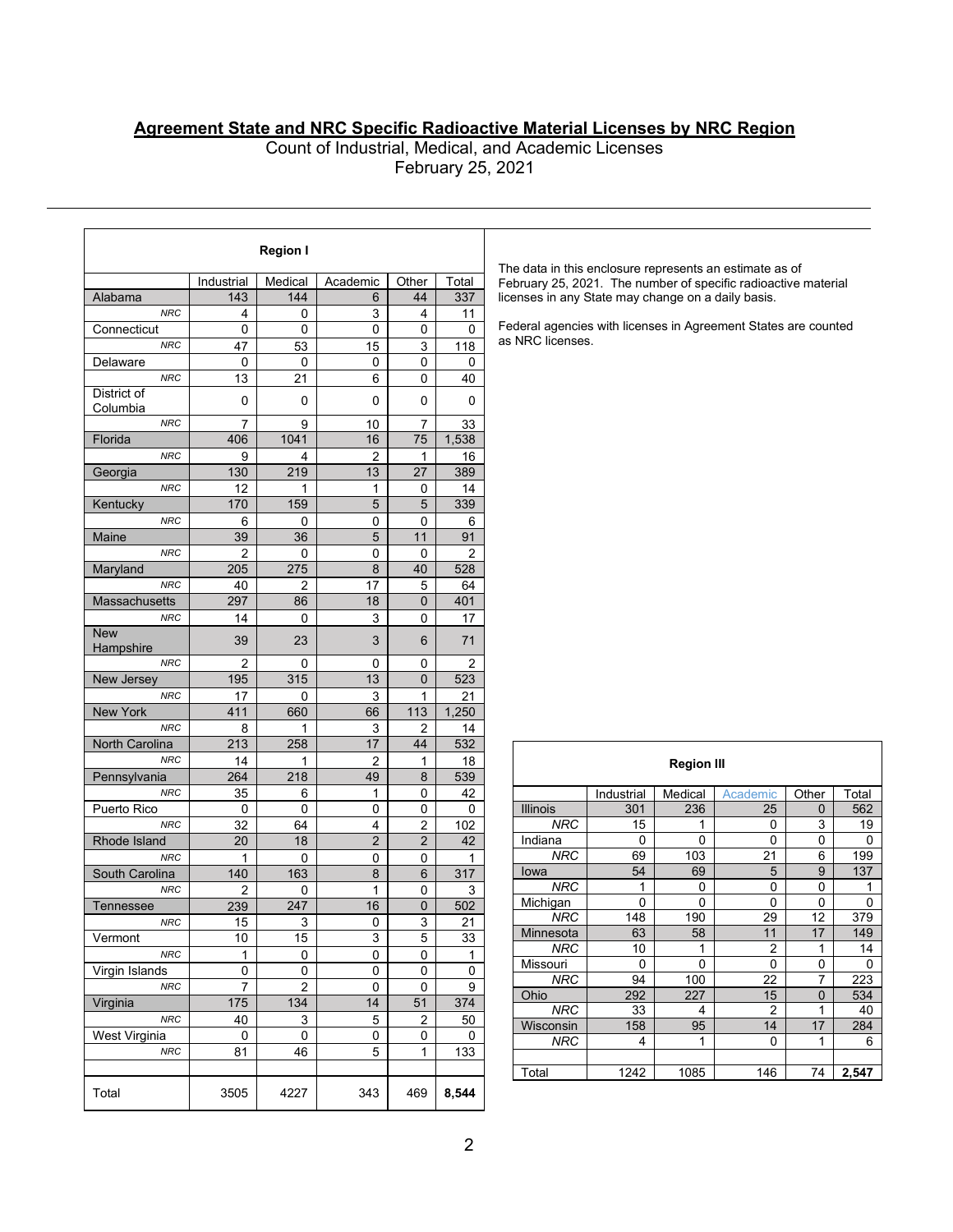|                           |                     | <b>Region IV</b>    |                     |                     |                |
|---------------------------|---------------------|---------------------|---------------------|---------------------|----------------|
| Alaska                    | Industrial          | Medical             | Academic            | Other               | Total          |
|                           | 0                   | 0                   | 0                   | $\mathbf 0$         | 0              |
| NRC                       | 40                  | 15                  | $\overline{2}$      | $\mathbf{1}$        | 58             |
| Arizona                   | 168                 | 178                 | $\overline{5}$      | $\overline{0}$      | 351            |
| <b>NRC</b>                | $\mathbf{3}$        | $\overline{1}$      | $\mathbf 0$         | $\mathbf{1}$        | $\overline{5}$ |
| Arkansas                  | 92                  | 80                  | $\,6\,$             | $\overline{0}$      | 178            |
| <b>NRC</b>                | $\mathsf 3$         | $\mathbf 0$         | $\mathbf{1}$        | $\mathbf 0$         | 4              |
| California                | 922                 | 706                 | 25                  | 24                  | 1677           |
| <b>NRC</b>                | 40                  | $\overline{1}$      | $\overline{2}$      | $\mathbf{3}$        | 46             |
| Colorado                  | 165                 | 89                  | $\sqrt{2}$          | 55                  | 311            |
| NRC                       | 12                  | $\overline{0}$      | $\overline{2}$      | $\overline{2}$      | 16             |
| Guam                      | $\mathsf{O}\xspace$ | $\pmb{0}$           | $\pmb{0}$           | $\mathbf 0$         | $\bf 0$        |
| NRC                       | $\mathbf{3}$        | $\mathbf{1}$        | $\mathbf 0$         | $\mathbf{1}$        | $\overline{5}$ |
| Hawaii                    | $\mathsf{O}\xspace$ | $\pmb{0}$           | $\pmb{0}$           | $\mathbf 0$         | $\pmb{0}$      |
| <b>NRC</b>                | $30\,$              | 20                  | $\mathbf{1}$        | $\mathbf{1}$        | 52             |
| Idaho                     | $\mathbf 0$         | $\mathbf 0$         | $\mathbf 0$         | $\mathbf 0$         | $\pmb{0}$      |
| <b>NRC</b>                | 37                  | 23                  | $\mathbf{3}$        | $\overline{4}$      | 67             |
| Kansas                    | 141                 | 98                  | $\overline{5}$      | 11                  | 255            |
| <b>NRC</b>                | 12                  | $\overline{1}$      | $\mathsf{O}\xspace$ | $\mathbf 0$         | 13             |
| Louisiana                 | 262                 | 143                 | $\boldsymbol{9}$    | 26                  | 440            |
|                           | 10                  | $\mathbf 0$         | $\mathbf{1}$        | $\overline{1}$      | 12             |
| <b>NRC</b><br>Mississippi | 132                 | 109                 | $\boldsymbol{9}$    | $\overline{7}$      | 257            |
| <b>NRC</b>                | $\overline{3}$      | $\mathbf{3}$        | $\mathbf{3}$        | 3 <sup>1</sup>      | 12             |
| Montana                   | $\mathsf{O}\xspace$ | $\mathsf{O}$        | $\pmb{0}$           | $\overline{0}$      | $\overline{0}$ |
| NRC                       | 51                  | 18                  | $6\phantom{a}$      | $\mathbf 0$         | 75             |
| Nebraska                  | 60                  | 59                  | $\,6\,$             | 5 <sub>5</sub>      | 130            |
| <b>NRC</b>                | $\overline{4}$      | $\mathsf{O}\xspace$ | $\mathsf{O}\xspace$ | $\mathbf 0$         | $\overline{4}$ |
| Nevada                    | 98                  | 106                 | $\,$ 6 $\,$         | 13                  | 223            |
| <b>NRC</b>                | $\mathbf 0$         | $\mathbf 0$         | $\mathbf{1}$        | $\mathsf{O}\xspace$ | $\overline{1}$ |
| New Mexico                | 136                 | 55                  | $\overline{3}$      | 10                  | 204            |
| <b>NRC</b>                | $6\phantom{.}6$     | $\mathbf 0$         | $\mathbf{1}$        | $\overline{2}$      | 9              |
| North Dakota              | 54                  | 15                  | $\overline{2}$      | 5 <sup>1</sup>      | 76             |
| <b>NRC</b>                | $\mathbf{3}$        | $\mathbf 0$         | $\pmb{0}$           | $\mathbf 0$         | $\mathbf{3}$   |
| Oklahoma                  | 132                 | 84                  | $\bf 8$             | $\overline{0}$      | 224            |
| <b>NRC</b>                | 11                  | $\mathbf 0$         | $\mathbf{1}$        | $\mathbf 0$         | 12             |
| Oregon                    | 144                 | $101$               | $\overline{7}$      | 52                  | 304            |
| ${\sf NRC}$               | $\mathbf{3}$        | $\mathbf 0$         | $\mathbf 0$         | $\mathbf 0$         | $\overline{3}$ |
| South Dakota              | $\mathsf{O}\xspace$ | $\mathbf 0$         | $\pmb{0}$           | $\mathbf 0$         | $\mathbf 0$    |
| <b>NRC</b>                | 12                  | 14                  | $\,6\,$             | $\mathbf{1}$        | 33             |
| Texas                     | 696                 | 686                 | 22                  | $\overline{0}$      | 1404           |
| NRC                       | $37\,$              | $\mathbf 0$         | $\mathfrak{Z}$      | 3 <sup>1</sup>      | 43             |
| Utah                      | 134                 | 49                  | $\overline{7}$      | $\overline{0}$      | 190            |
| <b>NRC</b>                | $\,6\,$             | $\mathsf 0$         | $\mathsf{O}\xspace$ | $\overline{1}$      | $\overline{7}$ |
| Washington                | 160                 | 94                  | $\,6\,$             | 70                  | 330            |
| <b>NRC</b>                | 9                   | $\overline{2}$      | $\mathbf{1}$        | $\overline{0}$      | 12             |
| Wyoming                   | $\mathbf 0$         | $\mathbf 0$         | $\mathbf 0$         | 14                  | 14             |
| <b>NRC</b><br>American    | 50                  | 19                  | $\mathbf{1}$        | $\mathbf{3}$        | 73             |
| Samoa                     | 0                   | 0                   | 0                   | 0                   | $\mathbf 0$    |
| NRC                       | $\overline{2}$      | $\mathbf 0$         | $\mathsf{O}\xspace$ | $\mathbf 0$         | $\overline{2}$ |
| Northern<br>Mariana       | $\bf{0}$            | $\mathbf 0$         | $\mathbf 0$         | 0                   | $\mathbf 0$    |
| NRC                       | $\mathbf{1}$        | $\pmb{0}$           | $\mathsf{O}\xspace$ | $\mathbf 0$         | $\mathbf{1}$   |
| Total                     | 3884                | 2770                | 163                 | 319                 | 7,136          |
|                           |                     |                     |                     |                     |                |
|                           |                     |                     |                     |                     | $\sqrt{3}$     |
|                           |                     |                     |                     |                     |                |